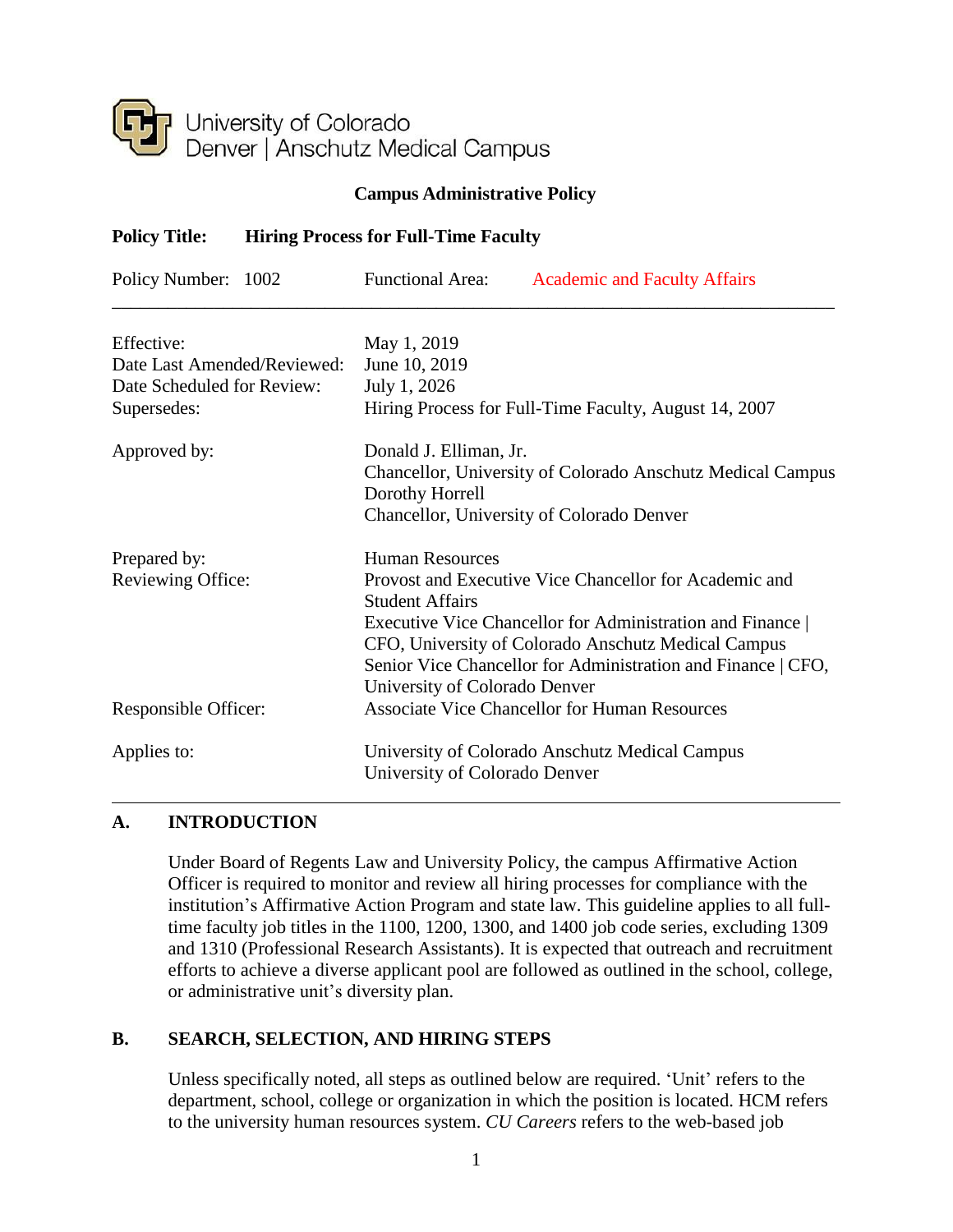posting and applicant system. Items underlined in blue are direct links to documents, websites or email addresses.

#### Pre-Search Steps

*Unit follows its established process to initiate search.*

- 1. Unit creates or changes position information in *Position* in HCM.
- 2. Unit modifies or creates job description. Job descriptions must be maintained electronically (through HCM) and in Unit files.
- 3. Hiring Authority appoints search committee chair and members. Search committee should be developed with a focus on diversity, training, expertise, and experience. Committee may include members outside of the school, college, or university. Search committee reviews job posting and establishes a search plan, timeline, and selection process, including written evaluation criteria.

**Note:** Search committee members must be trained. Training is available online via the CU [Portal.](https://passport.ucdenver.edu/login.php) The course title is "CU: Search Committee Training – Recruiting Diverse Talent to the University."

**Note:** It is a best practice for the appointing authority/hiring authority/supervisor to not serve as a search committee member. They should meet with the search committee at the beginning of the process to describe the position in greater detail and explain expectations for the search strategy and process. [\(See](http://www.ucdenver.edu/about/departments/HR/resourcesforemployees/employeecategories/Pages/universitystaff.aspx) [Supervising/Appointing Authority Charge to the Search Committee\)](http://www.ucdenver.edu/about/departments/HR/resourcesforemployees/employeecategories/Pages/universitystaff.aspx)

4. Unit enters job posting and search committee information in *CU Careers*. The unit may also develop specific prescreening applicant questions. Upon submission, the information will be sent electronically to HR for approval. HR either approves the posting and search process and posts the announcement or requests additional information from the unit. Once approved, the posting will be listed under *Active Postings*. HR will also place job postings in required media (i.e., *CU Careers*, *HigherEdJobs.com*, and Inside Higher Ed).

**Note:** If an appointment type or search waiver is requested, unit documents the reason for appointment in NPP (non-person profile/job description) in HCM (see Section C below). HR either approves or requests additional information.

Search and Selection Steps

5. Unit places job posting in other media (e.g., academic journals)

Applicants complete application process in *CU Careers*. The system will automatically notify applicants of receipt of application and/or materials.

**Note:** All applicants must be treated consistently throughout the selection process.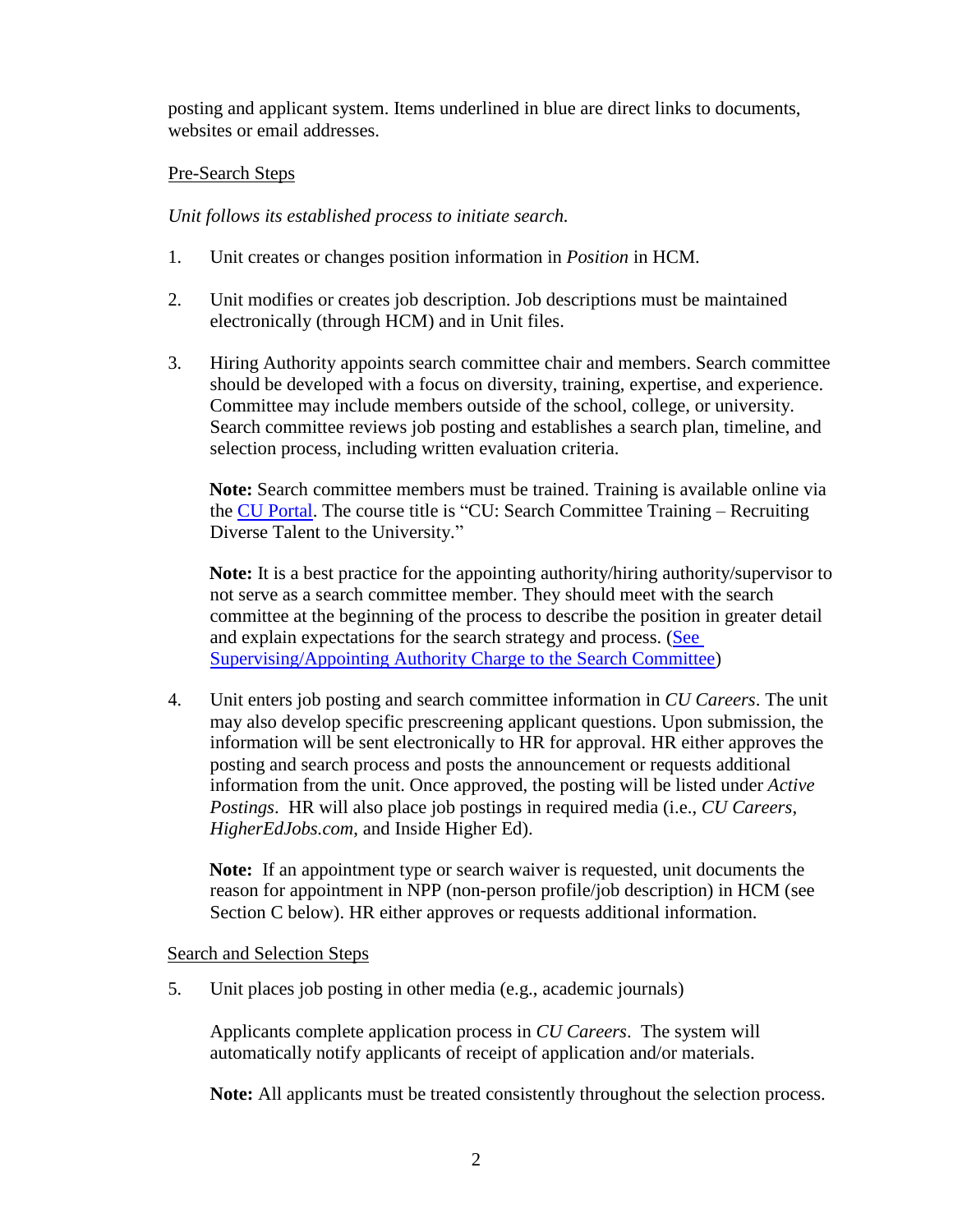6. Search committee members review applicant materials online or may print out materials.

**Note**: The search committee must establish written evaluation criteria based on the job posting *before* reviewing application materials.

7. Search committee evaluates the applications using the written evaluation criteria. As an applicant's status changes (e.g., does not meet minimum qualifications, invited to interview(s), finalist), the unit must document the changes in status in *CU Careers*. The unit must also document the search process by completing the search summary and forwarding to HR who will attach in the requisition in CU Careers. Final status for each applicant must be completed before unit recommends an applicant for hire.

**Note:** Discussions among search committee members are confidential, and applicants' materials and status are confidential until they reach the 'finalist' level. Search committee members are responsible for maintaining confidentiality of written and electronic materials.

#### Hiring Steps

*Unit follows school or college hiring processes and approval processes to initiate hire. If hire may include tenure, unit must follow school and campus review and approval processes in addition to the hiring processes.*

- 8. Unit completes the on-line [Background Check Request Form.](https://forms.ucdenver.edu/secure/background_check_request) Appointment date should be effective after candidate passes background check.
- 9. If a finalist is selected, unit prepares a Letter of Offer. Letter must include a contingency statement about passing the background check.
- 10. The unit must send offer letter to [personnel.matters@ucdenver.edu](mailto:personnel.matters@ucdenver.edu) prior to the effective date of the appointment. The Vice Chancellor or Dean approves the appointments via a personnel matters report.
- 11. After appropriate approval, HR forwards approved report to unit for HCM entry and approval process.
- 12. Unit navigates in HCM and completes *New Hire.*
- 13. Unit schedules employee for New Employee [Orientation.](http://www.ucdenver.edu/about/departments/HR/resourcesforemployees/employeeperformanceanddevelopment/Pages/requiredtrainings.aspx)

Unit submits required employment eligibility paperwork including: [Form](http://www.uscis.gov/files/form/i-9.pdf) I-9 (completed on-line). Unit is responsible for the completion of the Form I-9. The Form I-9 must be completed within 3 days of hire date.

Search materials are those records that document the overall search process (e.g. applicant materials, job posting, job posting media, search committee members,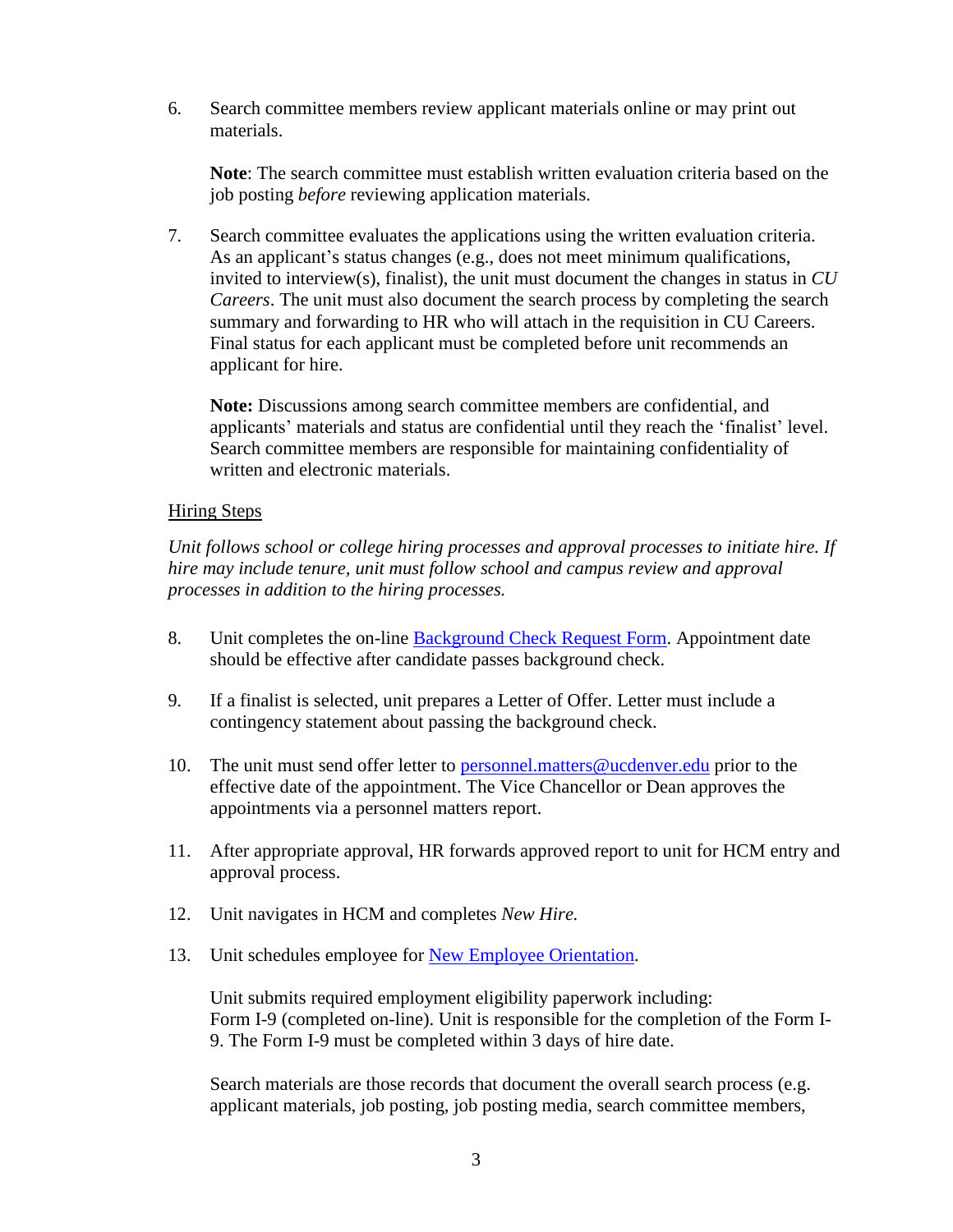search summary statement, writing samples, teaching evaluations, etc.). Any records not maintained in CU Careers should be kept by unit for three years.

Note: If the search process is unsuccessful, the search may be reopened or job posting may be extended by contacting HR.

# **C. APPOINTMENT/WAIVER REASONS**

One of the following reasons must be selected and communicated to HR as part of the request for appointment type or search waiver when submitting the NPP (non-person profile/job description) in HCM. You will document the reason and provide necessary information in the comments field in HCM.

| <b>Reason#</b> | <b>Appointment Type or Search Waiver Reasons</b>                                                                                                                                         |
|----------------|------------------------------------------------------------------------------------------------------------------------------------------------------------------------------------------|
| 1              | Qualified candidate is available from previous search. Job descriptions<br>must be similar. Candidate must have interviewed as part of initial<br>search.                                |
| $\overline{2}$ | Promotion, transfer, or rehire of a current or former University of<br>Colorado employee, affiliate, or State employee.                                                                  |
| 3              | (Search Waiver Reason)<br>Spousal Hire. Qualified candidate is spouse of newly hired faculty<br>member or Officer. Include letter of offer for newly hired faculty<br>member or Officer. |

# **D. OTHER RESOURCES**

- [Affirmative Action Plans](http://equity.ucdenver.edu/affirmative-action/)
- For additional assistance please email [Human.Resources@ucdenver.edu](mailto:Human.Resources@ucdenver.edu) or call 303-315-2700 or visit: www.ucdenver.edu/hr
- Questions from units or applicants regarding disability are handled by the Human Resources Office.

# **Notes:**

- 1. Dates of Official Enactment and amendments: October 1, 2005: Adopted by Provost and Vice Chancellor for Academic Affairs December 1, 2006: Revised August 15, 2007: Revised May 1, 2018: Modified July 1, 2019: Revised
- 2. History: May 1, 2018: Modified to update the format per policy # 3000, Establishing